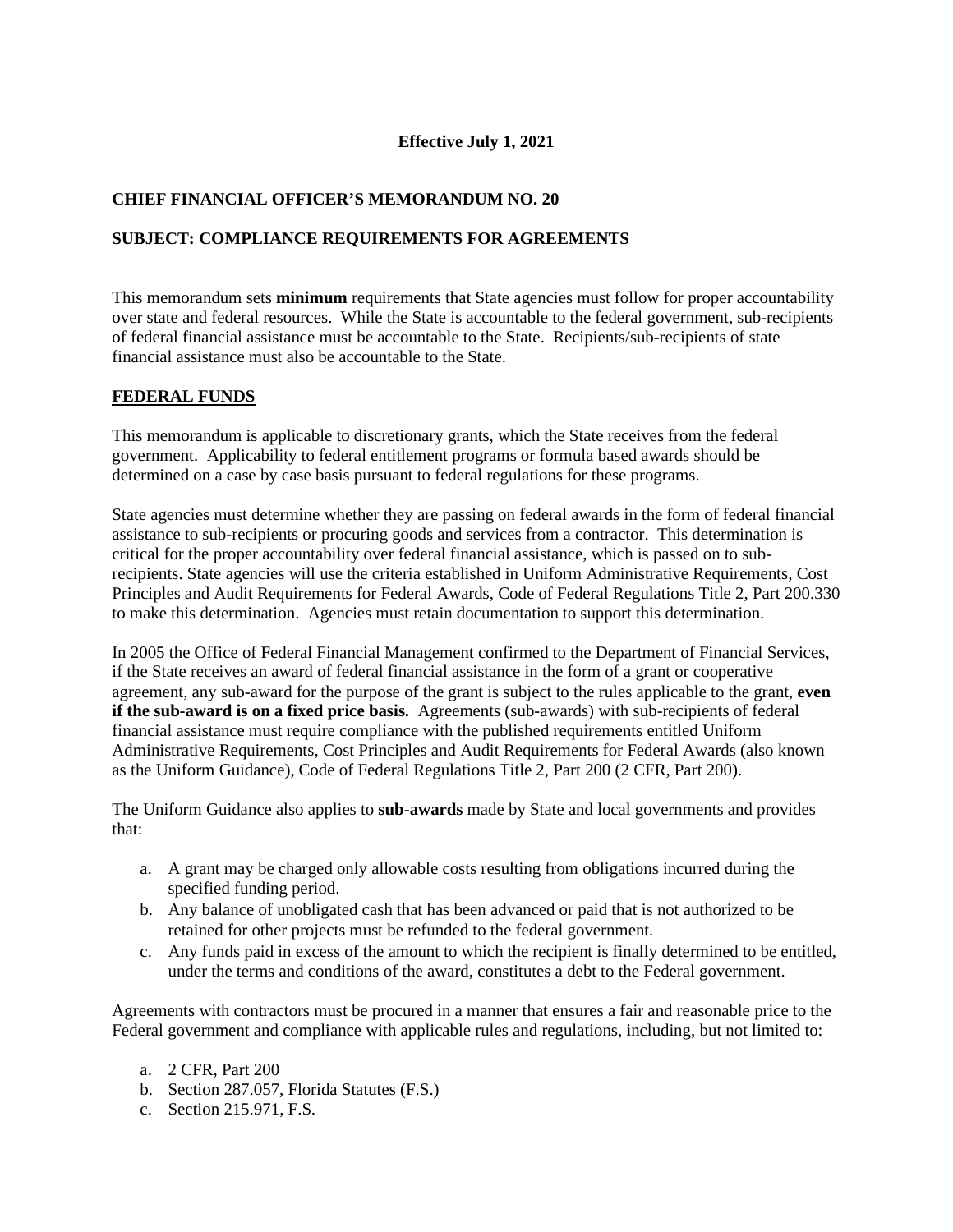- d. Section 216.3475, F.S.
	- (1) Non-competitive procurements and competitive procurements that result in less than 2 responses must be supported by a detailed cost analysis. Costs must be reasonable, necessary, and allowable in accordance with state and federal laws, rules, and regulations. Agencies must maintain documentation to evidence the agency's review of individual cost elements included on the detailed budget submitted by the person or entity awarded funding.

# **STATE FUNDS**

State agencies must determine whether they are awarding state financial assistance to a recipient or procuring goods and services from a vendor. State agencies will use the Florida Single Audit Checklist for Non-state Organizations - Recipient/Sub-recipient vs. Vendor Determination to make this determination. Agencies must retain a copy of the checklist.

Agreements with recipients of state financial assistance, **even if awarded on a fixed price basis,** must require:

- a. Compliance with Section 215.97, F.S.
- b. Compliance with Section 215.971, F.S.
- c. Expenditures of state financial assistance be in compliance with laws, rules, and regulations applicable to expenditures of State funds, including, but not limited to, the Reference Guide for State Expenditures

Agreements involving the State University System, the Florida Community College System, district school board, or charter schools using state funds must be procured in a manner that ensures a fair and reasonable price to the State and compliance with applicable rules and regulations, including, but not limited to:

- a. Section 216.3475, F.S.
	- (1) Non-competitive procurements and competitive procurements that result in less than two (2) responses must be supported by a detailed cost analysis. Costs must be reasonable, necessary, and allowable in accordance with state laws, rules, and regulations. Agencies must maintain documentation to evidence the agency's review of individual cost elements included on the detailed budget submitted by the person or entity awarded funding.
- b. May be a fixed price contract that entitles the provider to receive compensation of the fixed contract amount upon completion of all deliverables.
- c. May be a fixed rate per unit contract that entitles the provider to receive compensation for each deliverable provided.
- d. May be a cost reimbursable contract that entitles the provider to receive compensation for actual allowable costs incurred in performing contract deliverables.
- e. May be a combination of b, c, and d.

Agreements with vendors must be procured in a manner that ensures a fair and reasonable price to the State and compliance with applicable rules and regulations, including, but not limited to:

- a. Section 287.057, F.S.
- b. Section 216.3475, F.S.
	- i) Non-competitive procurements and competitive procurements that result in less than two (2) responses must be supported by a detailed cost analysis. Costs must be reasonable, necessary, and allowable in accordance with state laws, rules, and regulations. Agencies must maintain documentation to evidence the agency's review of individual cost elements